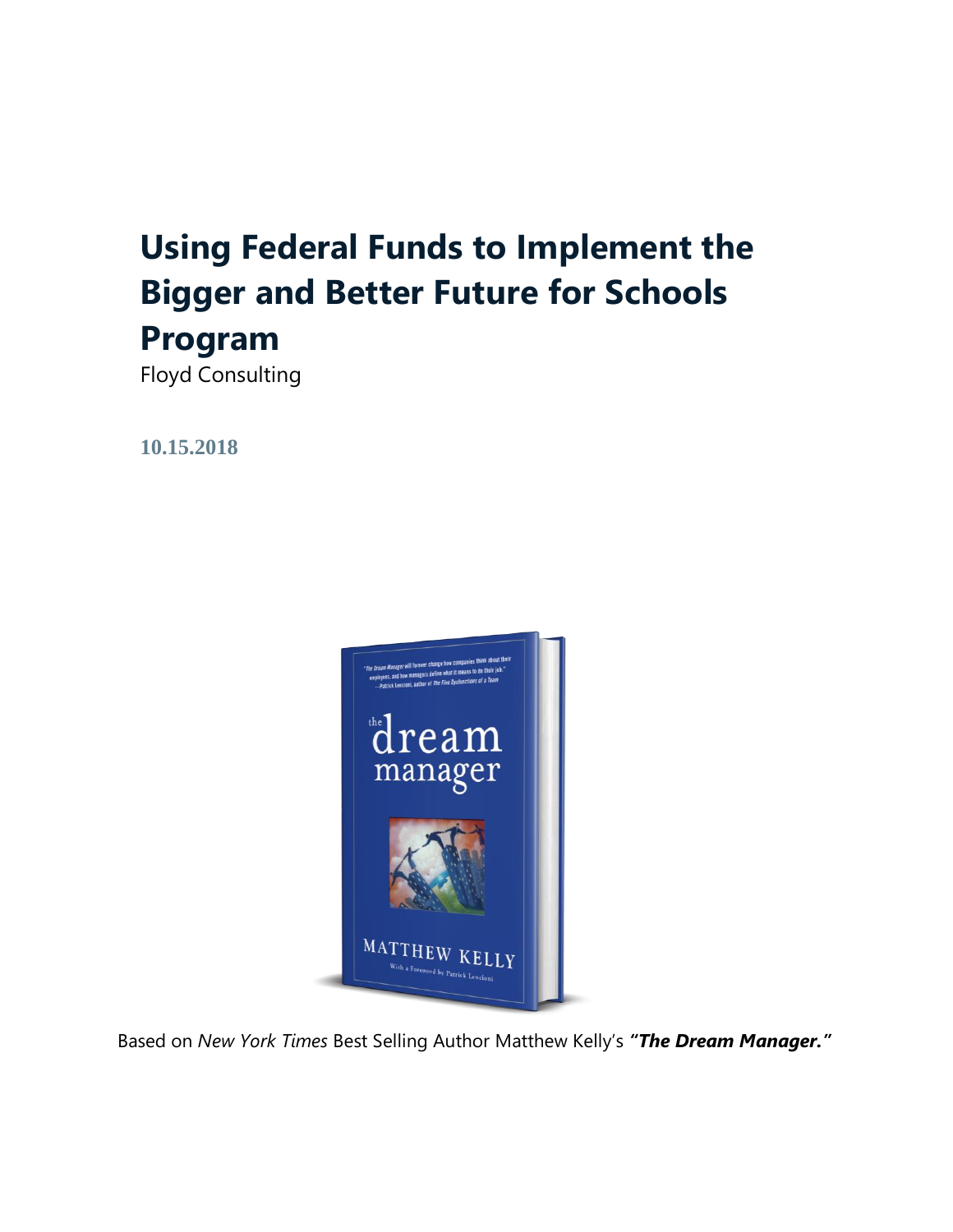## **Table of Contents**

| Teacher disengagement presents the biggest barrier to student growth                                                                            |
|-------------------------------------------------------------------------------------------------------------------------------------------------|
| and school culture issues including attracting and retaining top educators                                                                      |
|                                                                                                                                                 |
| There is a direct correlation between teacher engagement and<br>student success.                                                                |
| Teacher turnover turn-over is crippling school districts                                                                                        |
| Title I & Title II Funds and Teacher Engagement<br>These Federal Funds can be used for implementing the program at<br>little cost to the school |
| The BBF Program increases Teacher Engagement &                                                                                                  |
| The simply, proven strategy that has helped Fortune 500 Companies<br>to increase engagement and retention is now available to schools           |
|                                                                                                                                                 |
| Schools can use this simple process to bring the Bigger and Better Future                                                                       |
| for School Program to their campus                                                                                                              |
|                                                                                                                                                 |
| Schools can now implement a world-class program for teacher                                                                                     |
| development, engagement and retention through the use of Federal Funds.                                                                         |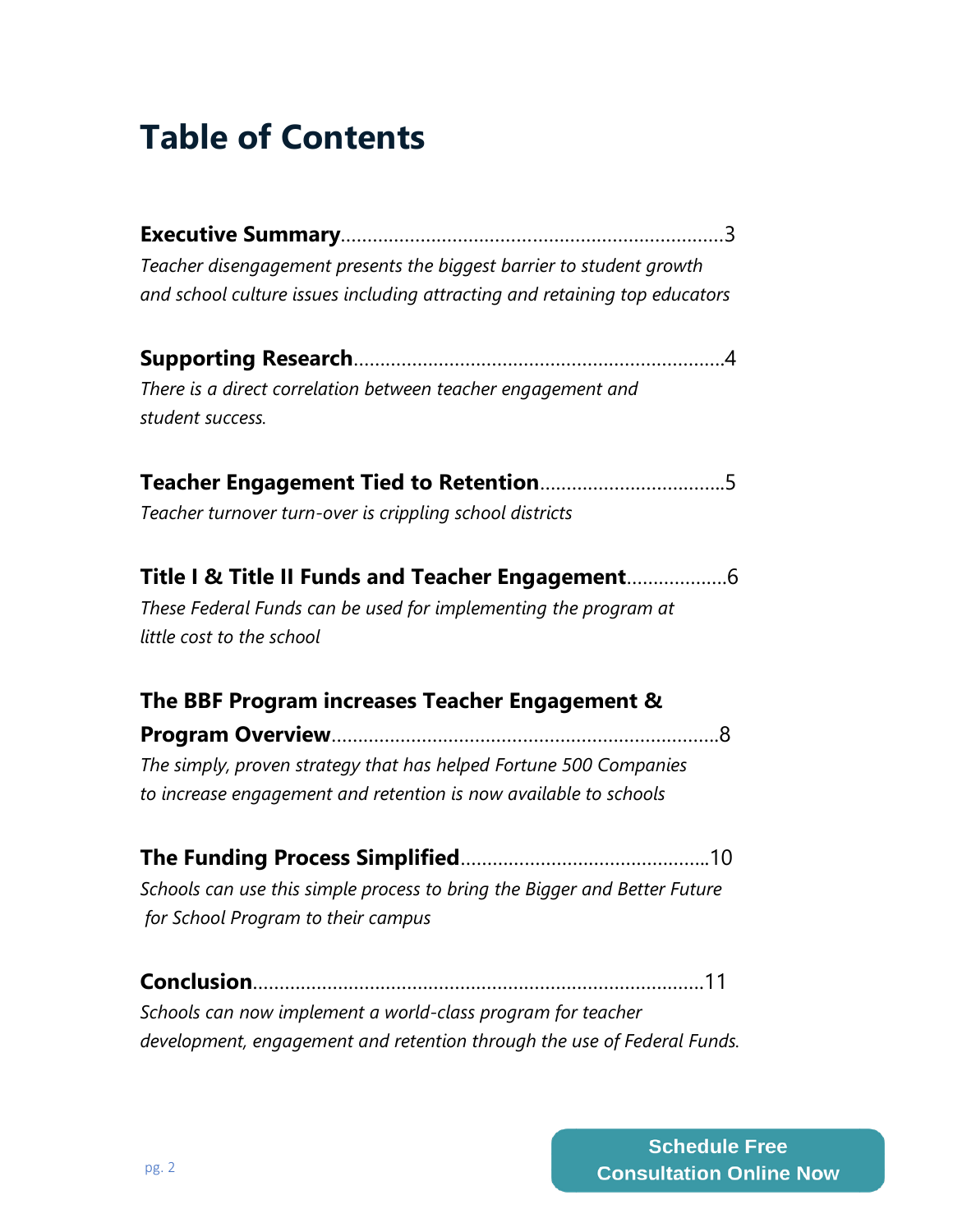## Executive Summary

### **Executive Summary**

It is clear that student engagement is a key factor in their success. Perhaps no factor is more important to this success than teacher and parent engagement. With studies suggesting that up to 71% of teachers are not engaged in their jobs, teacher engagement both in their professional and personal lives should be a top priority for schools across the country.

Teacher engagement level is a prevalent factor in teacher retention. In additional to the ill effect teacher turn-over has on student success, financially the cost is also high. With an average teacher salary of \$38,617, and using standard metrics on employee replacement cost, **a school district may spend between \$19,308 and \$193,085 to replace a single teacher**.

Floyd Consulting excels in helping companies increase employee engagement. The newly released **"Bigger and Better Future Program, based on Matthew Kelly's** *The Dream Manager"* provides schools and school districts a turn-key solution for increased teacher engagement and the resultant student success. This paper provides research, details of the program and a simplified process for using Federal Funds to implement the program.

### **About Floyd Consulting**

Floyd Consulting is an industry leader in providing world-class employee engagement consulting to business ranging from Fortune 500 companies to market leading small businesses. With a proven track record of delivering results, Floyd Consulting, led by *New York Times* Best Selling author and president, Matthew Kelly operates with a simple principle;

### **"A company can only be the best version of itself to the extent the people in the company are the best versions of themselves."**

Until recently, these transformative services may have exceeded the financial resources available to schools and school districts. With the development of "A Bigger and Better Future, an engagement event for school communities based on Matthew Kelly's *Dream Manager",* Floyd Consulting is now able to deliver their world-class consulting to the education market.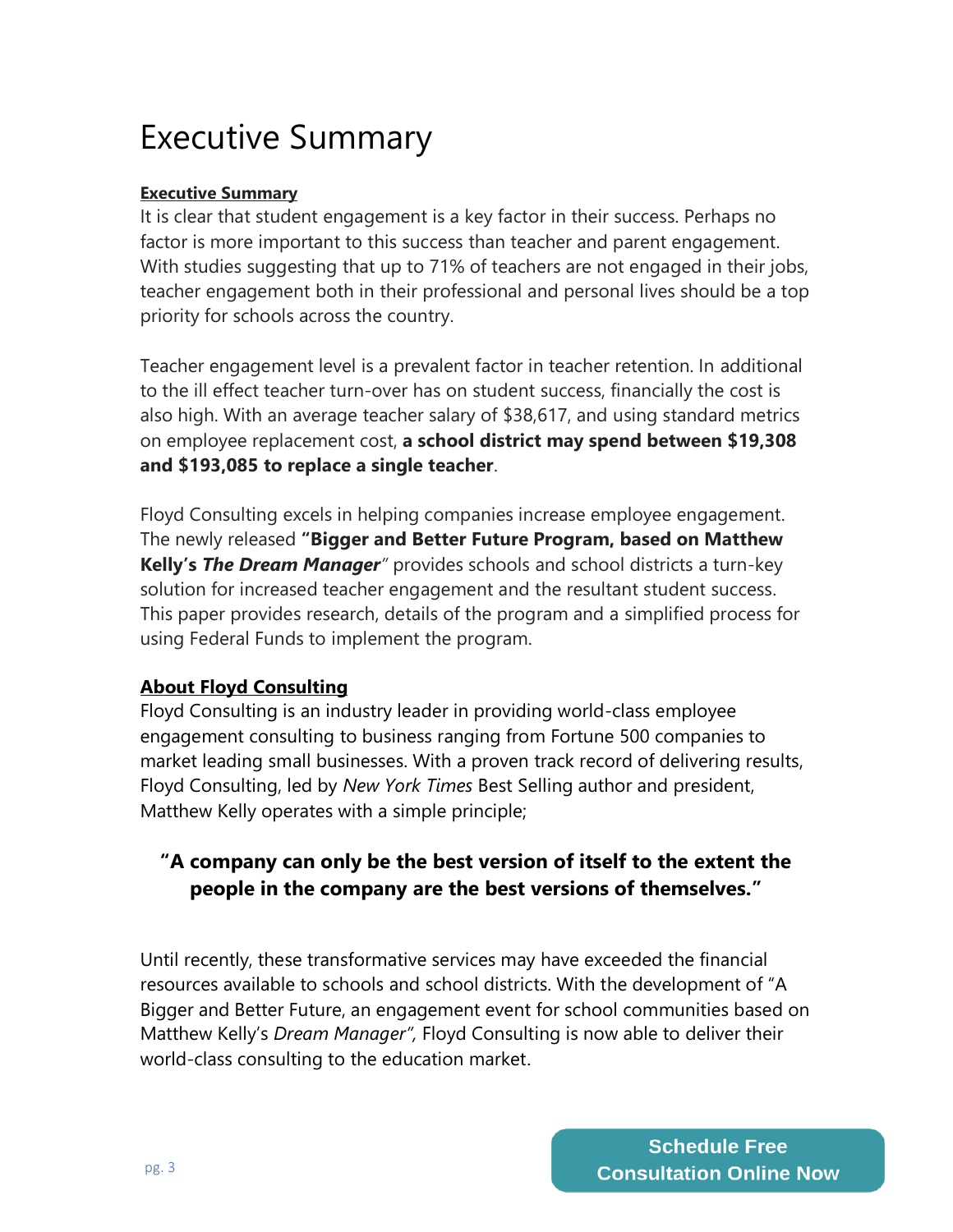## Supporting Research

- A 2010 Gallup study of 148 schools in a large urban school district found that students' average levels of **hope and engagement** were significant predictors of academic achievement.
- In 2009, Gallup conducted an indepth study of more than 78,000 students in 160 schools across eight states and found that a onepercentage-point increase in a school's average student engagement score was associated with **a six-point increase in reading**  achievement and an **eight-point increase in math achievement.**
- The study also found that **teachers' engagement levels are directly related to those of their students** — and thereby to student achievement outcomes.
- Less than **one-third of K-12 teachers (31%) are engaged** in their jobs.

# **TEACHER ENGAGEMENT COUNTS**

Less than one-third of K-12 teachers (31%) are engaged in their jobs

> **TEACHER ENGAGEMENT IS RELATED TO STUDENT ENGAGEMENT**



6% 8%

#### **ENGAGEMENT IMPROVES TEST SCORES**

engagement =  $6%$ scores



#### **ENGAGEMENT INFLUENCES OUTLOOK**

Students'average levels academic achievement.

A SCHOOL CAN ONLY BE THE BEST-**VERSION-OF-ITSELF TO THE EXTENT THE TEACHERS ARE THE BEST-VERSION-OF-THEMSELVES" MATTHEW KELLY** 

> **Schedule Free Consultation Online Now**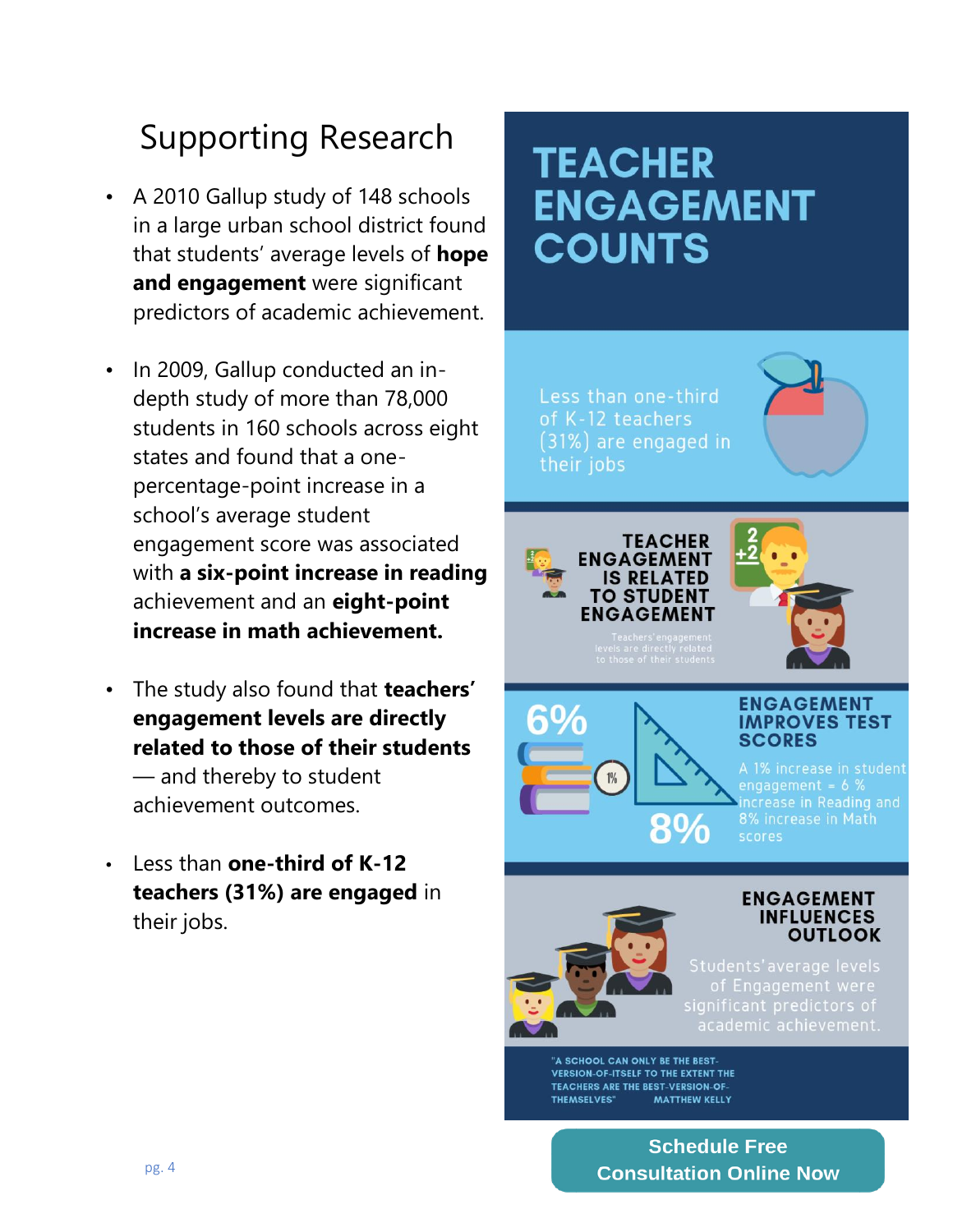## Teacher Retention Tied to Engagement

Gallup research shows that 48% of teachers say they are actively looking for a different job or watching for opportunities.

Almost 60% of teachers who left voluntarily cited reasons related to personal and/or professional development. The percentage shows that teachers may not have felt challenged or received opportunities to grow.

"Even though many districts invest heavily in professional development programs, these opportunities might not be individualized to the teacher's specific growth and development needs."

*"Why Your Best Teachers Are Leaving.", Gallup 2016*

Research also shows that when high performing teachers are not engaged in their jobs, they are just as likely as disengaged, low performers to quit their job.

However, teachers who are engaged **are 62% less likely to leave** than teachers who are not engaged or actively disengaged.

In the war for highly talented teachers, retention is the best defensive strategy a district can use. If you are not engaging and developing your teachers, they will find another district or profession that will" "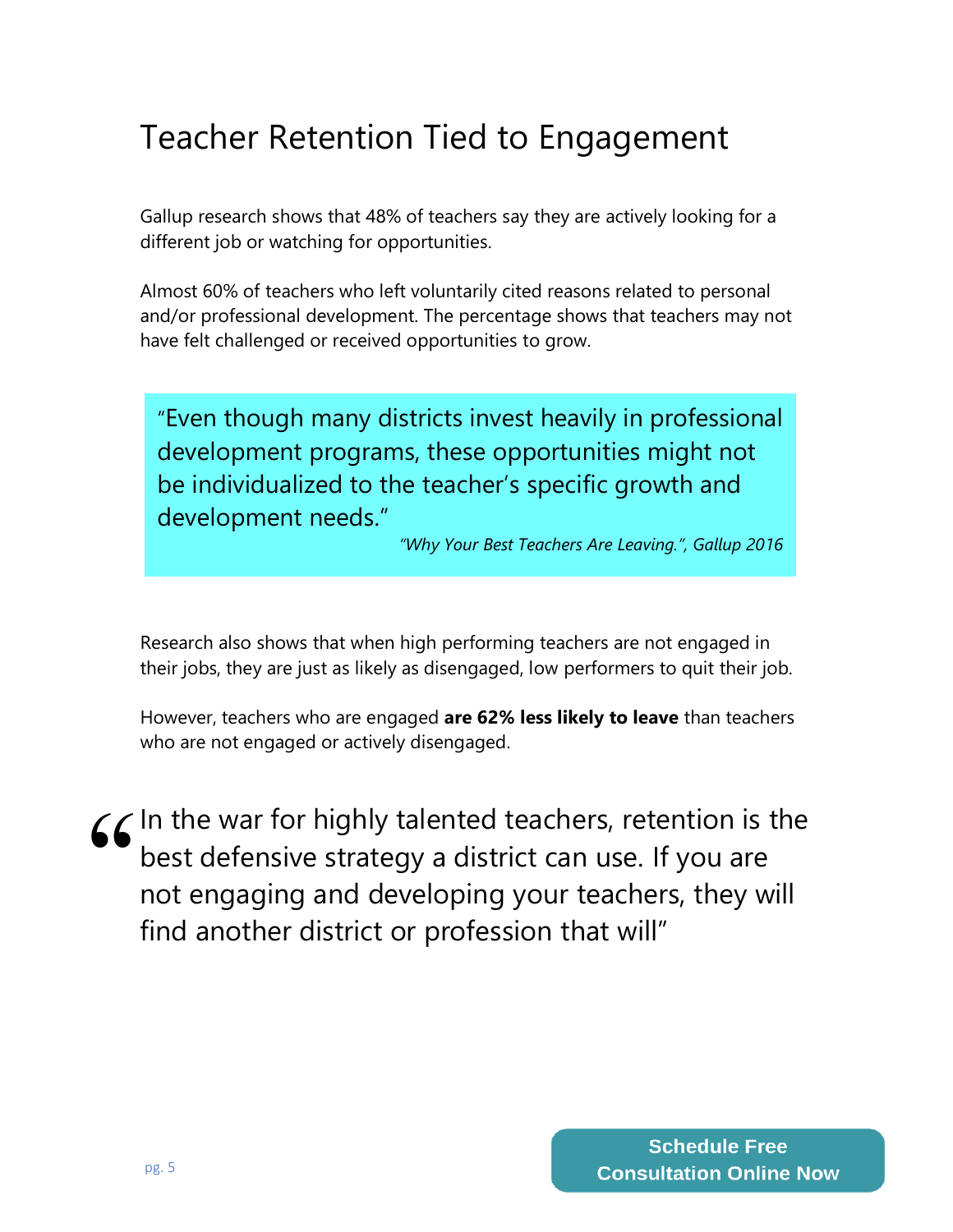## Title I & Title II Funds & Teacher Engagement

## **In 2016, approximately 14.8 billion dollars was allocated by the Federal Governments Title I Funding program**.

- A stated purpose of these funds includes *"significantly elevating the quality of instruction by providing staff in participating schools with substantial opportunities for professional development"; (SEC. 1001, Article 10)*
- While directed more proportionately to schools with disadvantaged students,

*"Title I schools with percentages of students from low-income families of at least 40 percent may use Title I funds, along with other Federal, State, and local funds, to operate a "schoolwide program" to upgrade the instructional program for the whole school."*

- Title I funds may be used for professional development targeted directly toward building the capacity of school personnel including principals, teachers, volunteers, and other pupil support staff to effectively work with families, the community, and service providers.
- Buildings designated at "Title I Schools" may use funds to support "School-Wide Initiatives" and may be **required to use a percentage of Title I funds for Professional Development**
- This Professional Development may include training such as the "Bigger and Better Future" events that provide

*"In accordance with section 1119 and subsection (a)(4), high-quality and ongoing professional development for teachers, principals, and paraprofessionals and, if appropriate, pupil services personnel, parents, and other staff to enable all children in the school to meet the State's student academic achievement standards. (Part D)"* and *"Strategies to attract high-quality highly qualified teachers to high-need schools (Part E)"* 

> *(Source U.S Dept. of Education: LAWS & GUIDANCE ELEMENTARY & SECONDARY EDUCATION)*

> > **Schedule Free Consultation Online Now**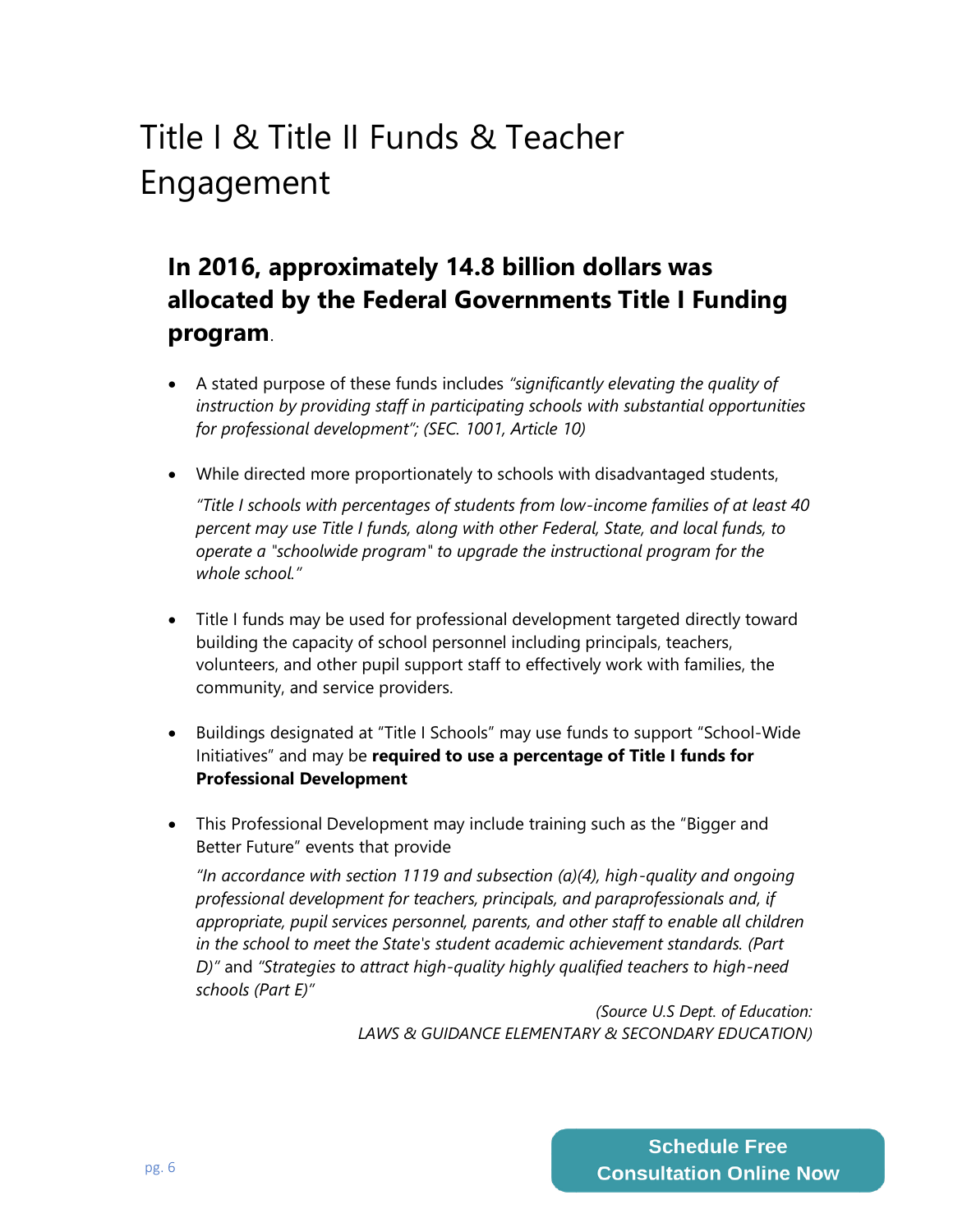## **With over \$2 billion, the purpose of Title II, Part A is to improve teacher and leader quality and increase student success**

- This program is carried out by: increasing the number of highly qualified teachers in classrooms; increasing the number of highly qualified principals and assistant principals in schools; and increasing the effectiveness of teachers and principals
- Title II offers a school the flexibility to design and implement a wide variety of activities that can promote staff to meet the individual needs of educators.
- The funds are designed to provide evidence-based **professional development activities** that are sustained, intensive, collaborative, job-embedded, data-driven, and classroom-focused.
- Funding supported programming strives to make efforts to provide low-income and minority students greater access to effective teachers, principals, and school leaders
- Research indicates that schools with higher teacher engagement have an average of 10% more students who were engaged and 4% more "hopeful" students.
- Title II, Part A supports improving teacher and leader quality by funding the "**Preparation, recruitment, induction, and retention strategies for highly effective teachers.** "
- Programs should be sustained, lasting beyond the event, conference or activity. The Bigger and Better Future for Schools Program provides **on-going coaching and assessment** for both school leader and teachers.

*(Source U.S Dept. of Education: Improving Teacher Quality State Grants*)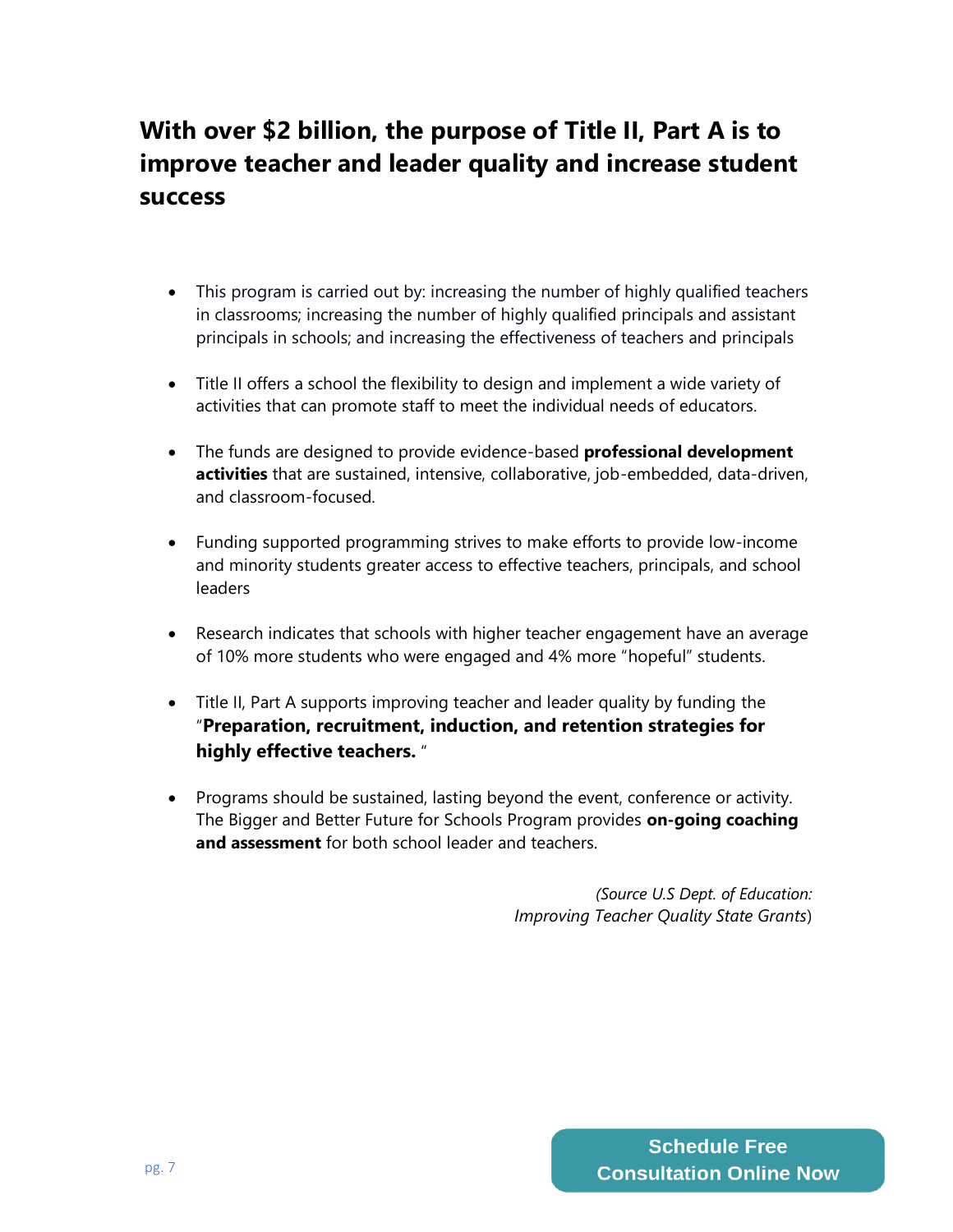## The BBF Program increases Teacher Engagement

Whether in a business or a school setting, one universal truth prevails: we cannot expect people to be engaged in their jobs or their schools unless they are first engaged in their own lives.

This idea is not simply opinion but backed up by scholarly research.

*"According to the literature, employee engagement has often been looked at from the organizational level (Czarnowsky, 2008; Maslach et al., 2001); however, it is clear that employee engagement is an individual-level construct. The method of looking at engagement levels across an organization distorts the nature of the concept. This method is similar to averaging the rate of speed in a sprinting race*  and reporting the idea that everyone in the race ran at the same pace; it does not *take into account the individuals who are running, their differences, and the individual variables that affect their process or outcomes. Little can be learned about the best runner or the runner who placed last through an analysis of average speed. To implement strategic interventions, organizations want to know not only who is running the fastest and who is running the slowest but also what separates them and why.* 

*This is not to say that looking at employee engagement at the organizational level is unnecessary; certainly, it can give the current temperature reading of an entire organization. However, it is at the level of the* **individual employee where the most insight can be gleaned for the HRD practitioner**.

Engagement is a personal decision chosen by the employee for his or her own reasons (Harter et al., 2002; Wagner & Harter, 2006); those reasons need to be better understood from the perspective of each individual, unit, and team. *(Source: Employee Engagement and HRD: A Seminal Review of the Foundations; Brad Shuck and Karen Wollard. Human Resource Development Review: 2010)*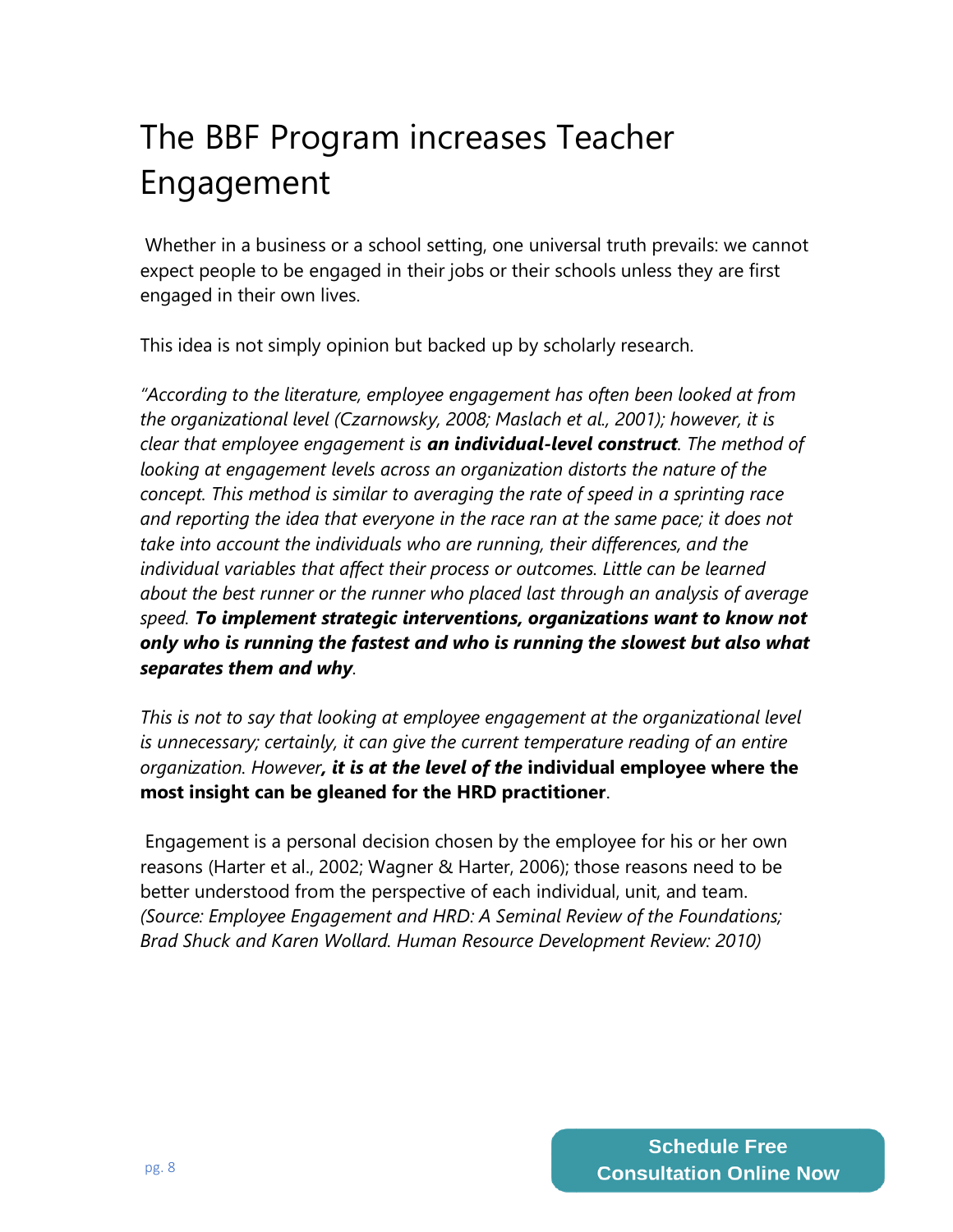## The BBF Program – An Overview

Floyd Consulting has spent the past year pioneering an event for schools that utilizes these concepts **in fast-paced, high-energy event** that brings schools together in a unique way.

**World-class coaches** with experience in school-life lead participants through a journey that begins by remembering **how to dream again**, how to identify dreams in all areas of their lives, and how to develop **concrete action** that will lead to the achievement of these dreams.



- Participation is increased by the use of **the latest technologies** to gather responses from the teacher-audience including the ability to text answers and provide immediate impact.
- As the energy of dreaming builds teachers are then led through a process of **identifying their dreams for the school**. Floyd coaches then follow-up with schools by delivering a summary of the results of this **"DreamStorming."**
- After the event, school leaders receive **"The Implementation Roadmap"** with strategies for further implementing the Dream Manager Program at their school.
- 30-45 days after the event, a Floyd Coach schedules a call with the school to help **assess the implementation process** and **identify future needs.**
- Teachers may sign up for on-going electronic **"Coaching Sessions**" that assist teachers in continuing to identify and take steps to reaching their identified dreams and for implementing systems that drive behaviors in both their professional and personal life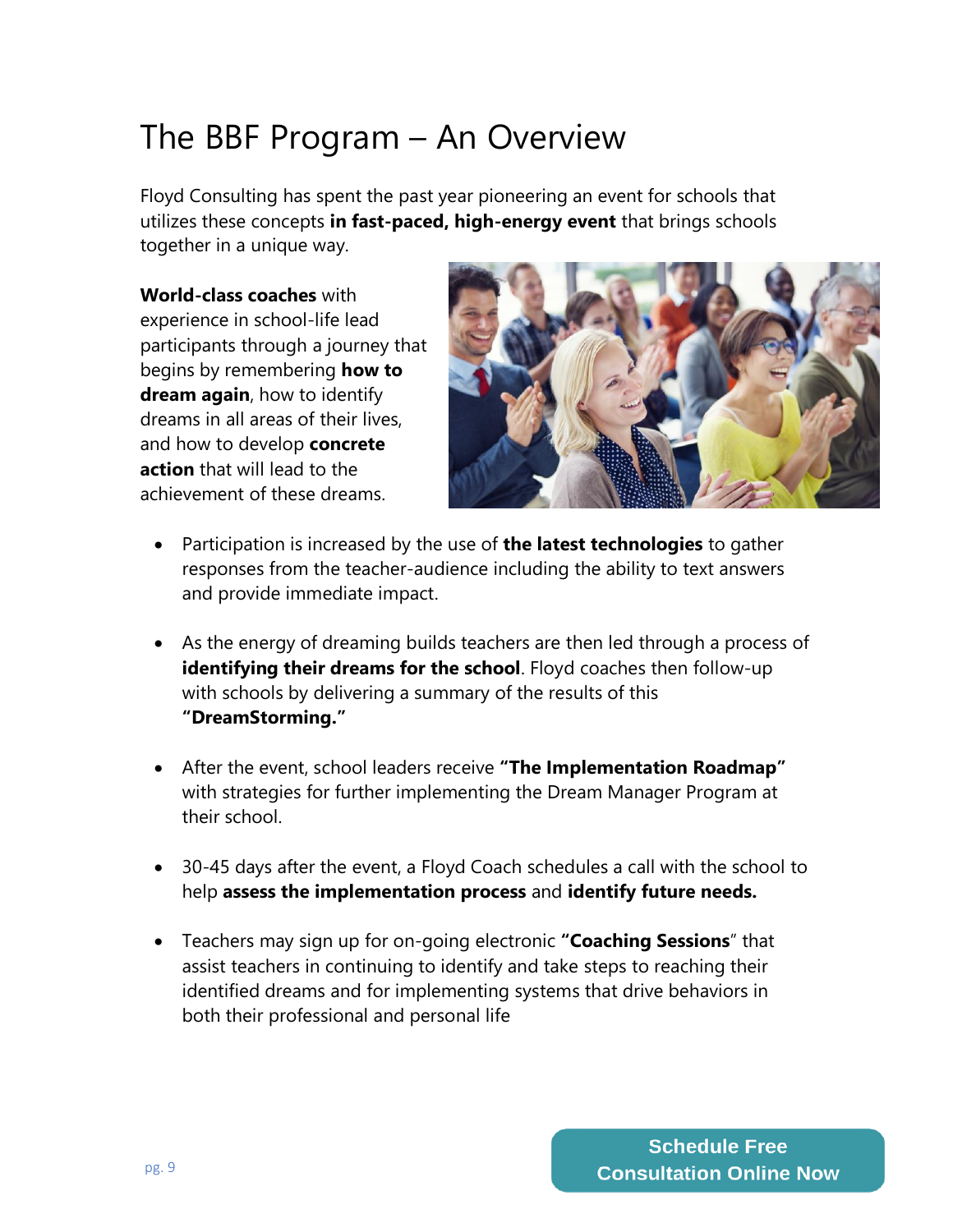# **The Funding Process - Simplified**

# **Step 1**

**School Leaders should contact their building or district personnel who oversee the use of Federal Title I and/or Title II Funds.** 

- Schools or districts typically refer to their Comprehensive Needs Assessment to correlate the Bigger and Better Future Program to a stated objective in the plan**.**
- On schoolwide campuses, Title I, Part A funds may be used for activities that are part of the Campus Improvement Plan

# **Step 2**

**School Leaders should contact Floyd Consulting for a personal consultation to answer any remining questions, schedule a date for the event portion of the program and arrange billing details.**

• Leaders can schedule the consultation by clicking HERE

# **Step 3**

### **A professional coach from Floyd Consulting arrives on campus for the Bigger and Better Future for Schools Event.**

- Schools receive a report of collected information for future planning and an "Implementation Roadmap."
- Teachers and Leaders sign up for included, continued coaching opportunities provided by Floyd Consulting